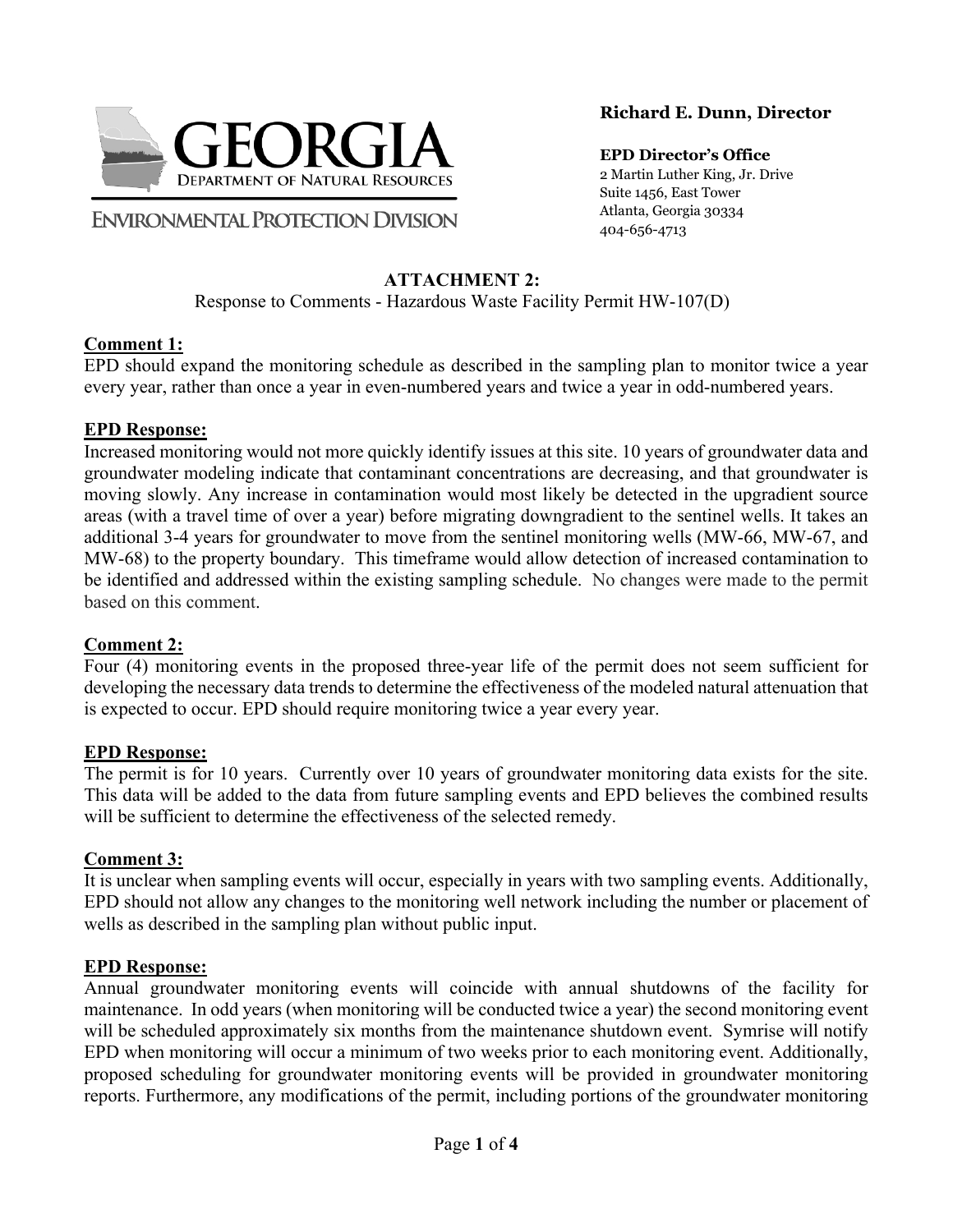program, will undergo public notice as required by the applicable regulations in 40 CFR §264 and 40 CFR§270. No changes to the permit were made based on this comment.

## **Comment 4:**

EPD should continue to require Symrise to monitor contaminants until they reach background levels as is indicated in Table 1 in the Draft permit rather than utilizing risk-based remedial goals or alternative concentration levels. Symrise should be required to restore groundwater to background levels as is currently indicated in the draft permit and required by the EPA Consent Decree rather than leaving contamination behind and causing further blight to Glynn County.

### **EPD Response**

The permit provides for monitoring groundwater until levels have reached the Groundwater Protection Standard for three consecutive years. However, 40 CFR §264.94(b) and (c) allow the development of alternative concentration levels (ACLs). ACLs allow groundwater concentration levels above background levels in favor of site-specific risk-based standards that protect human health and the environment. The permit does not currently include ACLs. Incorporation of ACLs into the permit would require a modification which would undergo public notice as required by the applicable regulations in 40 CFR §264 and 40 CFR§270.

### **Comment 5:**

Symrise and EPD should host annual public meetings and provide status updates to the general community. Additionally, an effort should be made to make documents available online, create a mailing list, and share notifications with the general public when new documents are uploaded. At a minimum, the Glynn Environmental Coalition would like to be included on correspondence of key documents between EPD and Symrise as is done at various other hazardous waste sites in Glynn County so we can continue to facilitate community involvement as we have since our inception in 1990.

#### **EPD Response:**

The Georgia Hazardous Waste Management Act and Rules for Hazardous Waste Management Chapter 391-3-11 do not provide EPD the authority to require that permittees make documents available to the public. EPD is also not authorized to require the Permittees to host public meetings. Additionally, information on the issuance of a new permit, permit renewal, or permit modification for a hazardous waste facility is available online at https://epd.georgia.gov/public-announcements-0/land-protection-branchpublic-announcements. File reviews can be requested under the Georgia Open Records Act (GORA) by emailing GORArequest.land@dnr.ga.gov. Community members can reach out to EPD to ask questions regarding Hazardous Waste at 404-657-8600 or by email at askepd@gaepd.org. No changes were made to the permit based on this comment.

#### **Comment 6:**

Modify the draft language for Condition I.B.2 of the permit to state "The Permittee shall maintain at the facility **and via an online portal**…" This would greatly improve the general public's ability to access and review documents pertinent to environmental conditions at the site.

#### **EPD Response:**

The Georgia Hazardous Waste Management Act and Rules for Hazardous Waste Management Chapter 391-3-11 does not provide EPD the authority to require that permittees develop an online portal to access information about the environmental conditions at the site.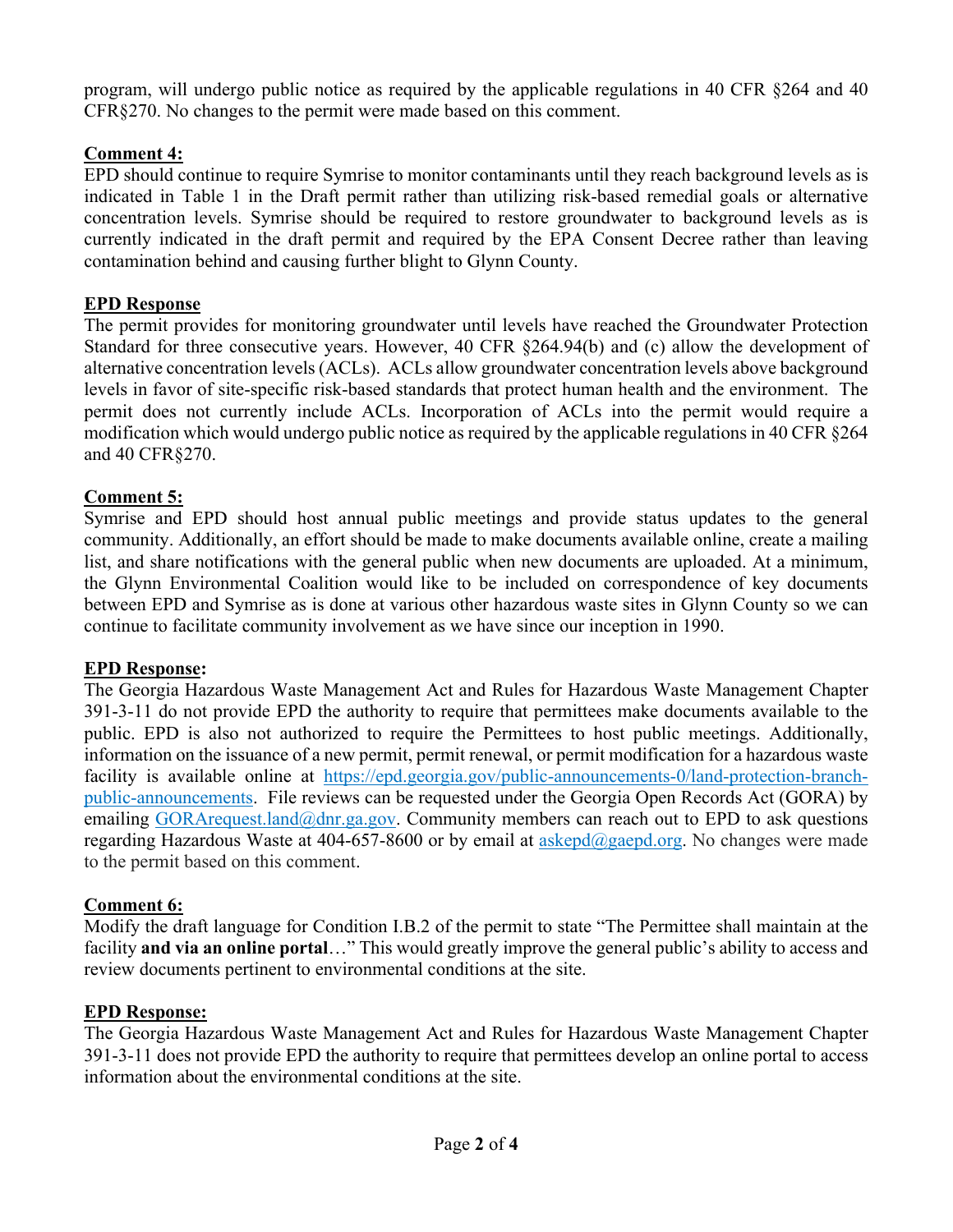### **Comment 7:**

Condition I.B.4 states "When the Permittee becomes aware that the Permittee failed to submit any relevant facts in the permit application or submitted incorrect information in a permit application or in any report to the Director, the Permittee shall promptly submit such corrected facts of information." An image was provided to the general public during a public meeting held on February  $16<sup>th</sup>$  that was not included in the permit application package dated December 2021. Has the report that includes these images been updated with EPD at this point?

### **EPD Response:**

Information not available at the time of the permit application was used in the Public Availability Session on February 16, 2022. That information does not change EPD's technical evaluations underlying the Draft Permit. This data and the subsequent figures will be incorporated into the next groundwater monitoring report.

### **Comment 8:**

Modify the draft language in Condition I.B.4.g of the permit to state, "The groundwater flow rates and directions in the aquifer where contaminants of concern exist." We are not sure why the 'uppermost aquifer' is specified here. The Brunswick Surficial Aquifer in some locations can be further separated into the upper ( $\sim$ 0 to 100 ft bgs) and lower ( $\sim$ 100 to 200 ft bgs) surficial aquifer if a confining unit is present (the confining units have been documented in areas to not be continuous. The Upper Brunswick Surficial Aquifer can be further separated into shallow ( $\sim$ 0 to 40 ft bgs), intermediate ( $\sim$ 40 to 70 ft bgs), or deep  $(\sim 70$  to 100 ft bgs) zones when monitoring at various depths. Additionally, both vertical and horizontal benzene migration has been documented in the Upper Surficial Aquifer at the Hercules plant to the deep zone (~70 to 100 ft bgs) and groundwater flows vary significantly at different depths. This statement could be clarified by adding a depth that Symrise would be required to monitor and record groundwater flows, or we suggest otherwise further clarifying this statement to ensure that groundwater flows at all depths where contamination is present will be documented and retained.

#### **EPD Response:**

*Uppermost Aquifer* has a specific regulatory definition per 40 CFR 260.10: "*Uppermost aquifer* means the geologic formation nearest the natural ground surface that is an aquifer, as well as, lower aquifers that are hydraulically interconnected with this aquifer within the facility's property boundary." The term identifies the aquifers and lower aquifers hydraulically interconnected within the property's boundary collectively as the "uppermost aquifer." Vertical and horizontal delineation of groundwater contamination has already been assessed on site and groundwater monitoring wells screened in several depth zones of the aquifer will continue to be monitored as part of the permit to assess if additional impacts occur at deeper levels in the aquifer. No changes were made to the permit based on this comment.

#### **Comment 9:**

What requirements exist for notifying the general public of circumstances which may endanger human health and the environment? Please consider adding provisions that would require that.

#### **EPD Response:**

The facility is required to notify EPD of any circumstances which may endanger human health and the environment by Section I.C.5 of the permit. Although public notice is not specified, EPD would take steps including public notification if deemed necessary in protection of human health and the environment. The Permittee is required to sample groundwater semi-annually and to notify EPD regarding issues of noncompliance. These records are available for public review in our office and through GORA. No changes were made to the permit based on this comment.